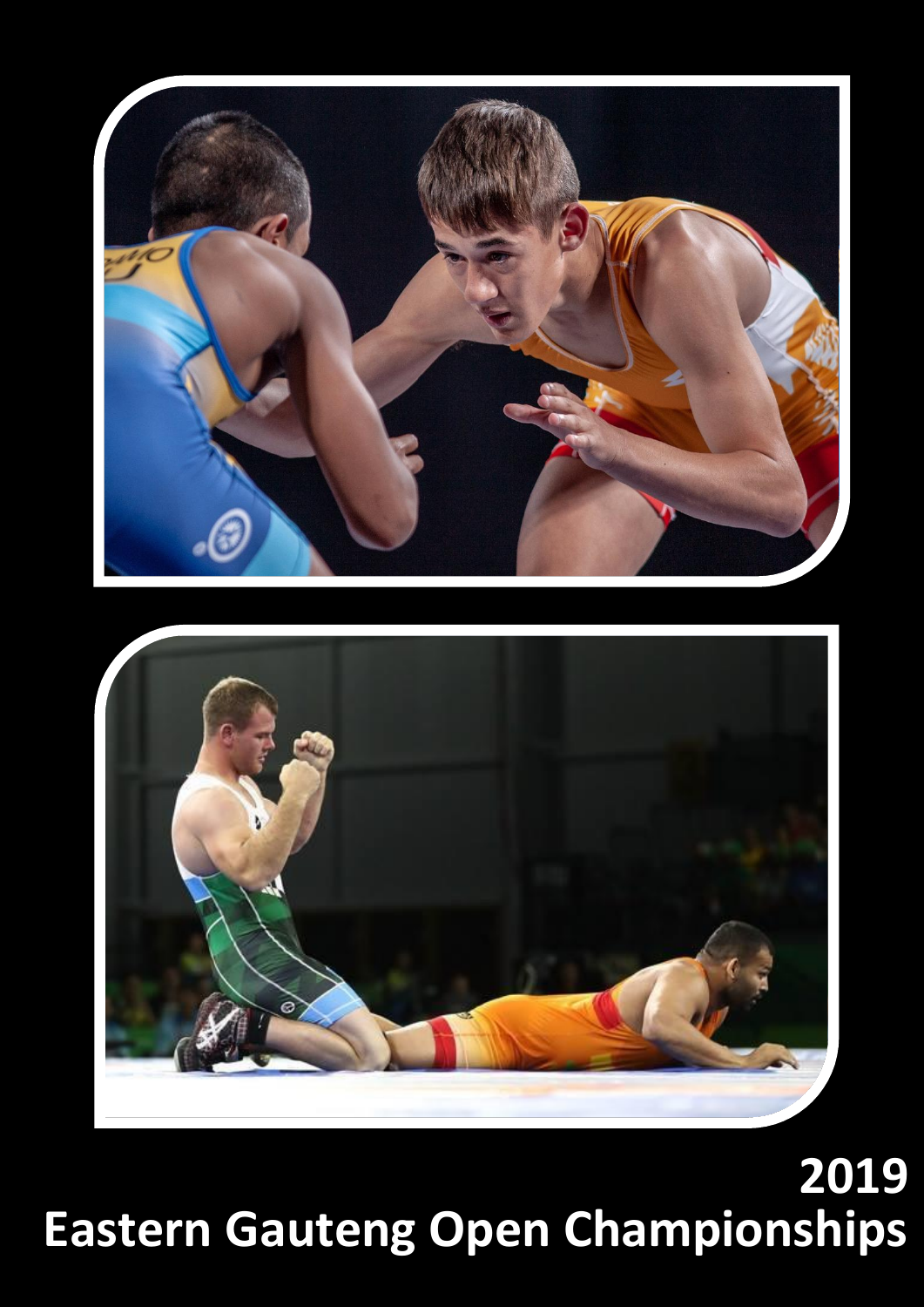| DATE:                                | 16 February 2019                                                  |                  |
|--------------------------------------|-------------------------------------------------------------------|------------------|
| <b>VENUE:</b>                        | John Barrable<br>Cnr O'Reilly Merry and Brodigan Street<br>Benoni |                  |
| <b>CLOSING DATE:</b>                 | 14 February 2019 (23h00 on eTMS)                                  | <b>WRESTLING</b> |
| TOURNAMENT ADMINISTRATOR:            | <b>Gussie Bartlett</b>                                            |                  |
| <b>E-Mail:</b>                       | gussie.bartlett@sasol.com                                         |                  |
| <b>PHONE:</b><br><b>CELL NUMBER:</b> | 017 610 7578<br>082 337 2944                                      |                  |
| <b>MEDICAL/WEIGH IN:</b>             | $08h00 - 09H00$                                                   |                  |
| <b>ENTRY FEES:</b>                   | R200-00 $(1st Entry)$                                             |                  |
|                                      | R150-00 ( $2nd$ and $3rd$ Entry)                                  |                  |
|                                      | R150-00 $(1st Entry PDIFC/UP)$                                    |                  |
|                                      | R150.00 ( $2nd$ and $3rd$ Entry PDI/FC/UP)                        |                  |
|                                      | R200.00 (LTPD)                                                    |                  |

### *Big prize money up for grabs in the Above 17 Freestyle Category R1000 for the winner of the each of the Above 17 Freestyle Brackets*

#### **ALL ENTRIES TO BE DONE ON eTMS, NO MANUAL ENTRIES WILL BE ACCEPTED, PLEASE CONTACT GUSSIE BARTLETT SHOULD YOU HAVE ANY DIFFICULTIES ENTERING FOR THE EVENT.**

#### **CATEGORIES:**

- LL & LF U/6; U/7; U/8 (Open Brackets SAWF LTPD rules) NORDIC Pairing
- LL U/9: U/10 (Open Brackets) SA1 Elimination
- LL U/11; U/13; U/15; Cadet; Above 17 (Open Brackets) SA1 Elimination
- LF U/11; U/15 (Open Brackets) SA1 Elimination
- LF U/17 and Above/17 **(Open Brackets)** SA1 Elimination
- **GR** U/17 and Above/17 (Open Brackets)  **SA1 Elimination**
- LL/LF Presidents (Open Brackets)  **SA1 Elimination**

#### **GENERAL INFORMATION**

- 1. Program fee R50-00 per club
- 2. We would prefer that clubs do EFT's to settle the accounts, eTMS entry reports will indicate amount due **Name: Eastern Gauteng Wrestling**
	- **Bank: ABSA Acc: 210602070**

*Proof of payment can be email to Gussie Bartlett – gussie.bartlett@sasol.com* 

- 3. Officials will meet at 07:00 for official meeting.
- 4. All wrestlers that entered must be registered in eMMS.
- 5. All wrestlers will be weighted during weigh in after medical was completed.
- 6. All referees, team managers, administrators and coaches must be entered on eTMS.
- 7. *LTDP (*U/6; U/7; U/8)
	- All wrestlers will be weighed during weigh in after medical was completed.
	- Bracketing will be done on eTMS after the scales has closed
	- All wrestlers will receive a participation medal
- 8. No Weights catogaries will be wrestled all brackets will be done on the Open Bracket system with a 10% weight gap; bracketing will be done on eTMS after scales has closed, full UWW rules will apply, with true winners appointed according to SA 1 Elimination Pairing Sheets
- 9. Gold, Silver and Bronze medals will be awarded for the first three places
- 
- 
- 
- 
- 
- 
-